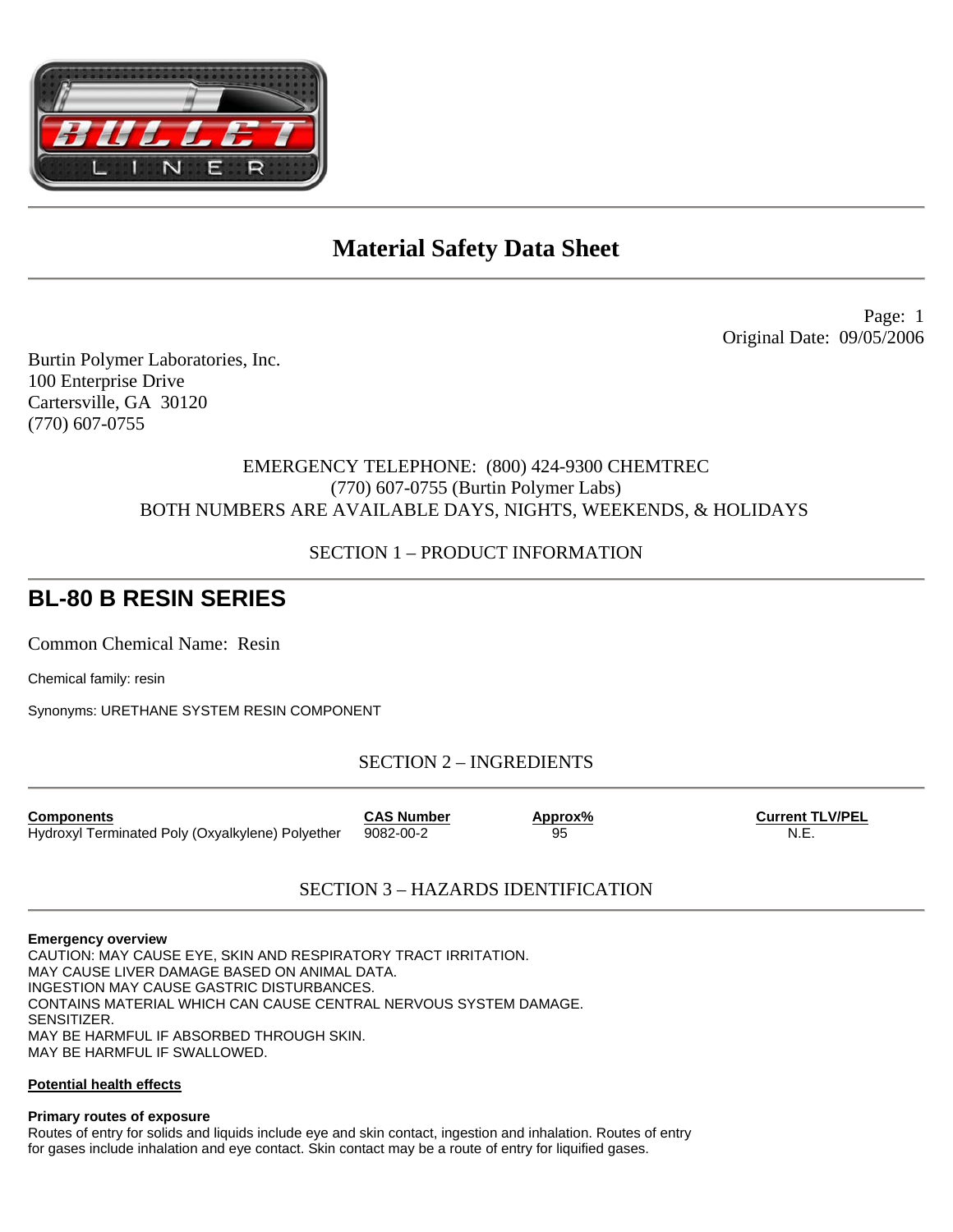Burtin Polymer Labs

# **Material Safety Data Sheet**

SECTION 3 – HAZARDS IDENTIFICATION (continued)

#### **Acute toxicity:**

Ingestion may cause gastrointestinal disturbances.

#### **Irritation:**

Irritating to respiratory system. Irritating to eyes and skin.

*Information on: Polyol Contact with the eyes and skin may result in irritation.* 

**Repeated dose toxicity:** 

#### **Medical conditions aggravated by overexposure:**

Individuals with pre-existing diseases of the skin, respiratory disorders or impaired function for the liver/kidneys may have increased susceptibility to excessive exposures.

## SECTION 4 – FIRST AID MEASURES

#### **General advice:**

Remove contaminated clothing.

#### **If inhaled:**

Remove the affected individual into fresh air and keep the person calm. Assist in breathing if necessary. Immediate medical attention required.

#### **If on skin:**

Wash affected areas thoroughly with soap and water. Immediate medical attention required.

#### **If in eyes:**

In case of contact with the eyes, rinse immediately for at least 15 minutes with plenty of water. Immediate medical attention required.

#### **If swallowed:**

Rinse mouth and then drink plenty of water. Do not induce vomiting. Immediate medical attention required.

#### **Note to physician**

Antidote: Administration of ethanol may counteract the effects of ethylene glycol, such as metabolic acidosis and renal damage. 4-Methylpyrazole (a competitive inhibitor of alcohol dehydrogenase) can be used as an antidote in ethylene glycol poisoning.

SECTION 5 – FIRE FIGHTING MEASURES

Flash point: 126 °C (closed cup)

Auto ignition: No data available.

**Suitable extinguishing media:**  water, dry extinguishing media, carbon dioxide, foam

**Hazards during fire-fighting:** 

No particular hazards known.

Page: 2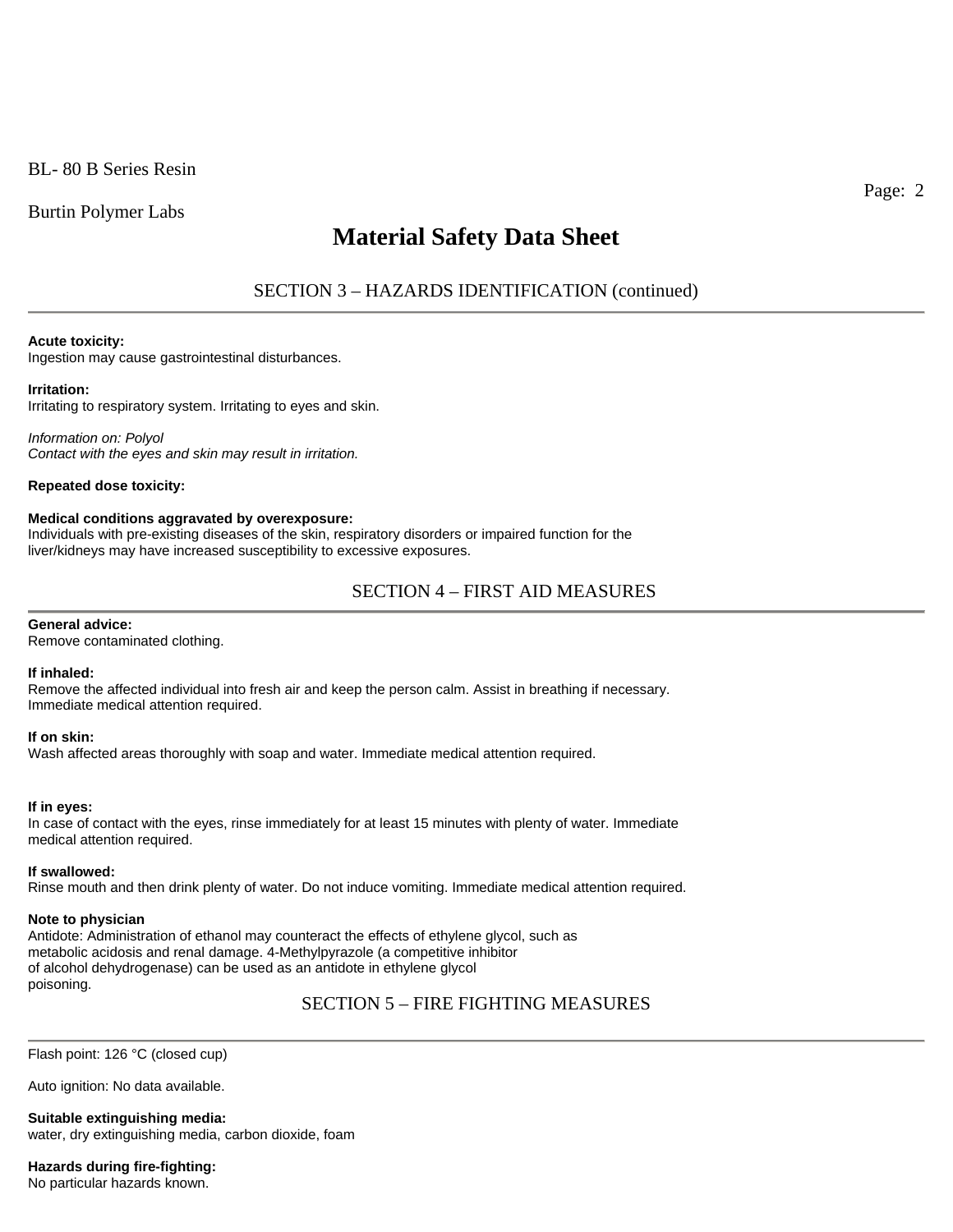## BL-80 B RESIN SERIES

Burtin Polymer Labs

# **Material Safety Data Sheet**

SECTION 6 – ACCIDENTAL RELEASE MEASURES

**Environmental precautions:** 

This product is regulated by CERCLA ('Superfund').

### **Cleanup:**

Spills should be contained, solidified, and placed in suitable containers for disposal.

## SECTION 7 – STORAGE AND HANDLING

**Handling** 

**Protection against fire and explosion:**  No explosion proofing necessary.

**Storage** 

**General advice:**  No special precautions necessary.

**Storage stability:**  Storage temperature: 70 - 80 °F Protect against moisture.

SECTION 8 – EXPOSURE CONTROLS AND PERSONAL PROTECTION

## **Advice on system design:**

Provide local exhaust ventilation to control vapors/mists.

## **Personal protective equipment**

## **Respiratory protection:**

Wear a NIOSH-certified (or equivalent) organic vapor/particulate respirator as needed.

**Hand protection:**  Chemical resistant protective gloves

## **Eye protection:**

Wear face shield or tightly fitting safety goggles (chemical goggles) if splashing hazard exists.

## **General safety and hygiene measures:**

Avoid contact with skin. Wear protective clothing as necessary to prevent contact. Avoid inhalation of vapors/mists. Handle in accordance with good industrial hygiene and safety practice.

## SECTION 9 – PHYSICAL AND CHEMCIAL PROPERTIES

Page: 3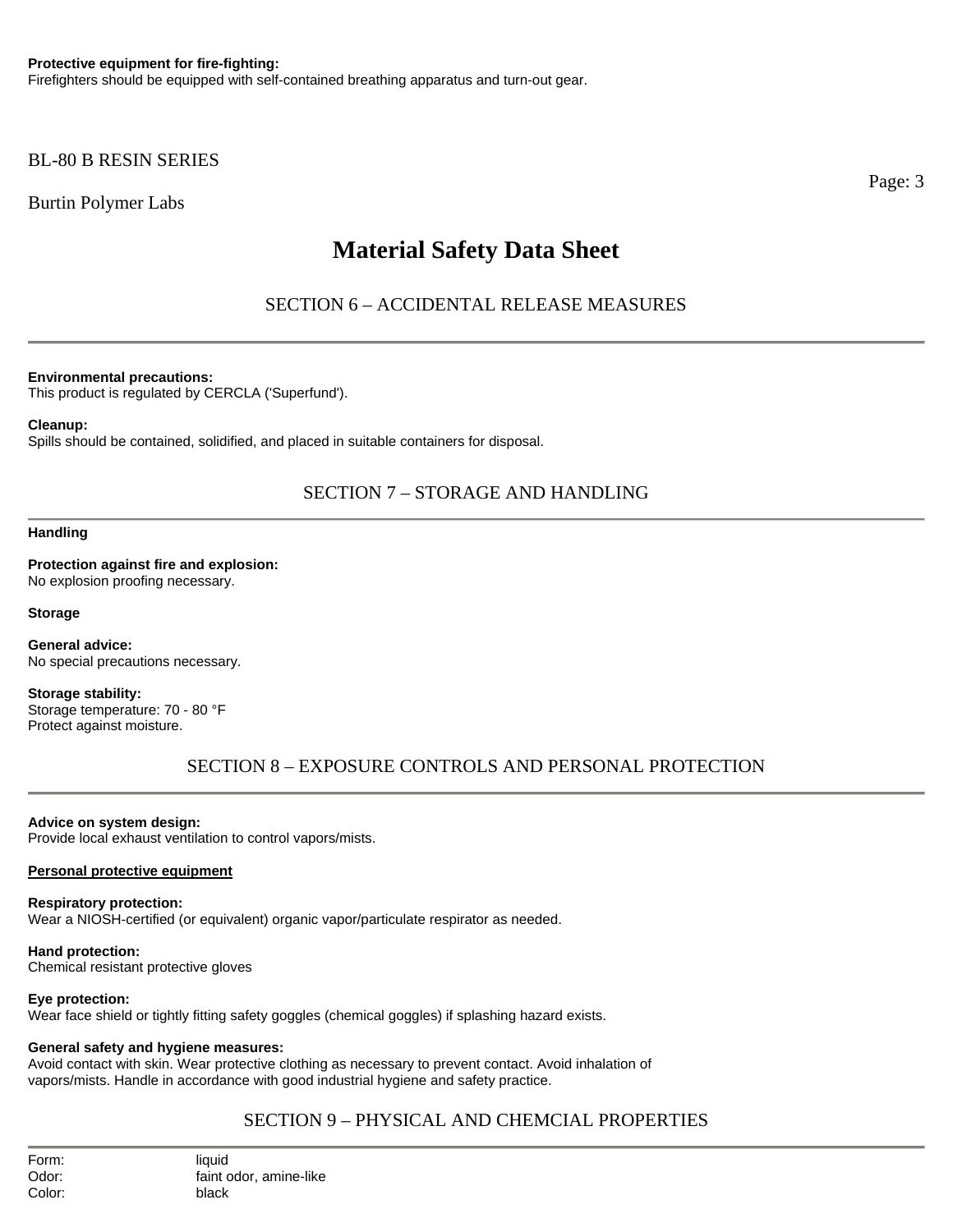| pH value:               | >7               |         |
|-------------------------|------------------|---------|
| Bulk density:           | 8.5 lb/USq       | (25 °C) |
| Viscosity, dynamic:     | 500 mPa.s        | (20 °C) |
| Miscibility with water: | slightly soluble |         |

## BL- 80 B RESIN SERIES

Burtin Polymer Labs

## **Material Safety Data Sheet**

## SECTION 10 – STABILITY AND REACTIVITY

**Conditions to avoid:**  > 80 degrees Fahrenheit Avoid moisture.

**Decomposition products:**  carbon monoxide, carbon dioxide

**Thermal decomposition:**  No data available.

**Corrosion to metals:**  No corrosive effect on metal.

## SECTION 11 – TOXICOLOGICAL INFORMATION

No data available.

## SECTION 12 – ECOLOGICAL INFORMATION

No data available.

### SECTION 13 – DISPOSAL CONSIDERATION

#### **Waste disposal of substance:**

Incinerate in a licensed facility. Do not discharge substance/product into sewer system. Dispose of in a licensed facility.

#### **Container disposal:**

Steel drums must be emptied and can be sent to a licensed drum reconditioner for reuse, a scrap metal dealer or an approved landfill. Refer to 40 CFR § 261.7 (residues of hazardous waste in empty containers). Decontaminate containers prior to disposal. Recommend crushing, puncturing or other means to prevent unauthorized use of used containers.

## SECTION 14 – TRANSPORTATION INFORMATION

#### **Land transport**

*USDOT* 

Not classified as a dangerous good under transport regulations

## **Sea transport**

*IMDG* 

Not classified as a dangerous good under transport regulations

#### **Air transport**  *IATA/ICAO*

Not classified as a dangerous good under transport regulations

Page: 4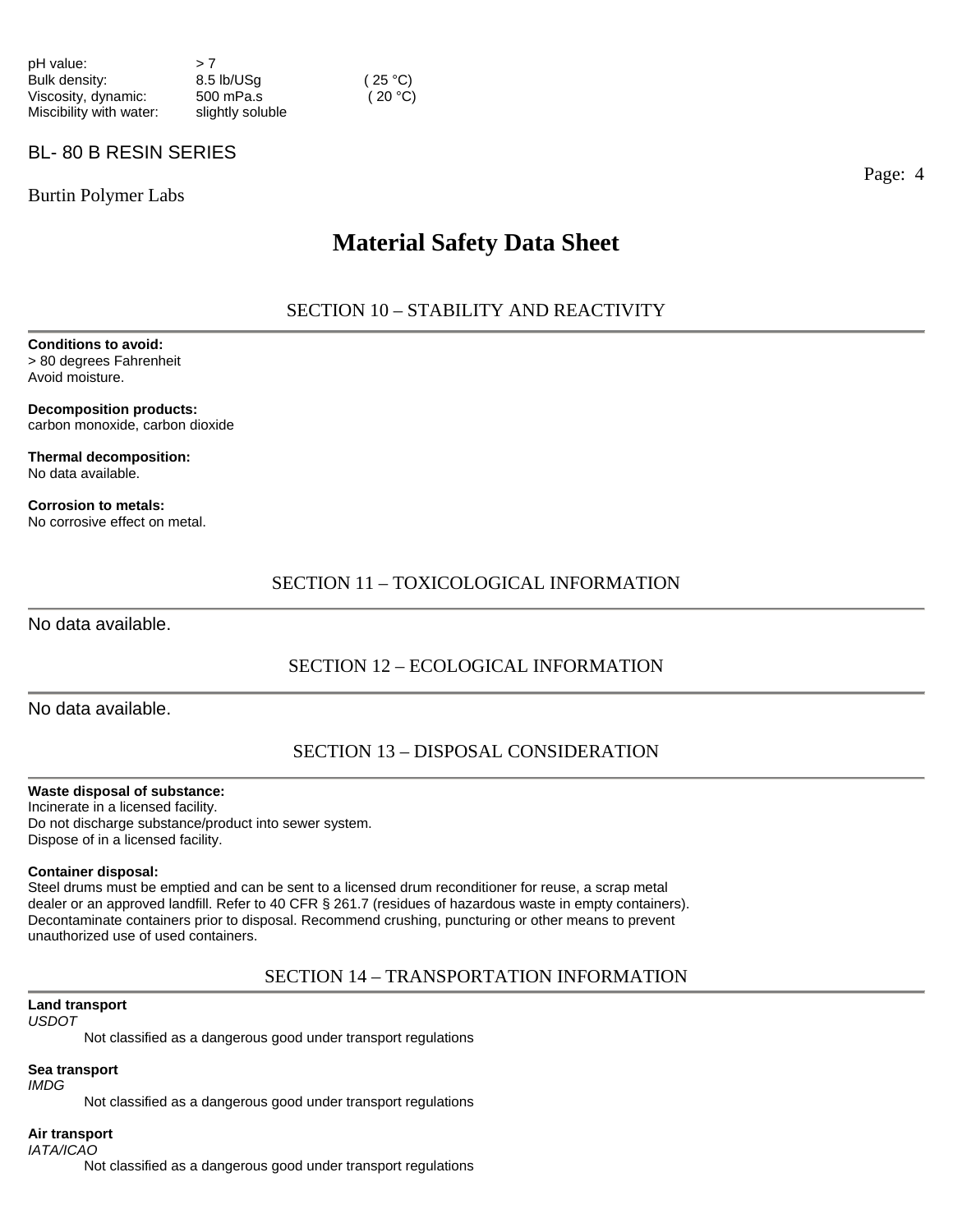### BL- 80 B RESIN SERIES

Burtin Polymer Labs

## **Material Safety Data Sheet**

### SECTION 15 – REGULATORY INFORMATION

#### **Federal Regulations**

**Registration status:**  TSCA, US released / listed

#### **State regulations**

**N/A** 

### SECTION 16 – OTHER INFORMATION

#### **HMIS III rating**

Health: 1 Flammability: 1 Physical hazard: 1

HMIS uses a numbering scale ranging from 0 to 4 to indicate the degree of hazard. A value of zero means that the substance possesses essentially no hazard; a rating of four indicates high hazard.

"IMPORTANT: WHILE THE DESCRIPTIONS, DESIGNS, DATA AND INFORMATION CONTAINED HEREIN ARE PRESENTED IN GOOD FAITH AND BELIEVED TO BE ACCURATE, IT IS PROVIDED FOR YOUR GUIDANCE ONLY. BECAUSE MANY FACTORS MAY AFFECT PROCESSING OR APPLICATION/USE, WE RECOMMEND THAT YOU MAKE TESTS TO DETERMINE THE SUITABILITY OF A PRODUCT FOR YOUR PARTICULAR PURPOSE PRIOR TO USE. NO WARRANTIES OF ANY KIND, EITHER EXPRESSED OR IMPLIED, INCLUDING WARRANTIES OF MERCHANTABILITY OR FITNESS FOR A PARTICULAR PURPOSE, ARE MADE REGARDING PRODUCTS DESCRIBED OR DESIGNS, DATA OR INFORMATION SET FORTH, OR THAT THE PRODUCTS, DESIGNS, DATA OR INFORMATION MAY BE USED WITHOUT INFRINGING THE INTELLECTUAL PROPERTY RIGHTS OF OTHERS. IN NO CASE SHALL THE DESCRIPTIONS, INFORMATION, DATA OR DESIGNS PROVIDED BE CONSIDERED A PART OF OUR TERMS AND CONDITIONS OF SALE. FURTHER, YOU EXPRESSLY UNDERSTAND AND AGREE THAT THE DESCRIPTIONS, DESIGNS, DATA, AND INFORMATION FURNISHED BY BPL HEREUNDER ARE GIVEN GRATIS AND BPL ASSUMES NO OBLIGATION OR LIABILITY FOR THE DESCRIPTION, DESIGNS, DATA AND INFORMATION GIVEN OR RESULTS OBTAINED, ALL SUCH BEING GIVEN AND ACCEPTED AT YOUR RISK". BPL CORPORATION WILL NOT MAKE ITS PRODUCTS AVAILABLE TO CUSTOMERS FOR USE IN THE MANUFACTURE OF MEDICAL DEVICES WHICH ARE INTENDED FOR PERMANENT IMPLANTATION IN THE HUMAN BODY OR IN PERMANENT CONTACT WITH INTERNAL BODILY TISSUES OR FLUIDS. WE AT BPL TAKE PRIDE IN OUR PRODUCTS, AND OUR TRADITION OF DEVELOPING INNOVATIVE APPLICATIONS IN PARTNERSHIP WITH OUR CUSTOMERS. HOWEVER, THE POSSIBILITY OF BEING REQUIRED TO RESPOND TO UNFOUNDED LITIGATION AND/OR CLAIMS ARISING OUT OF CONCERNS RELATING TO SUCH USE PRESENTS AN UNACCEPTABLE RISK TO THE COMPANY.